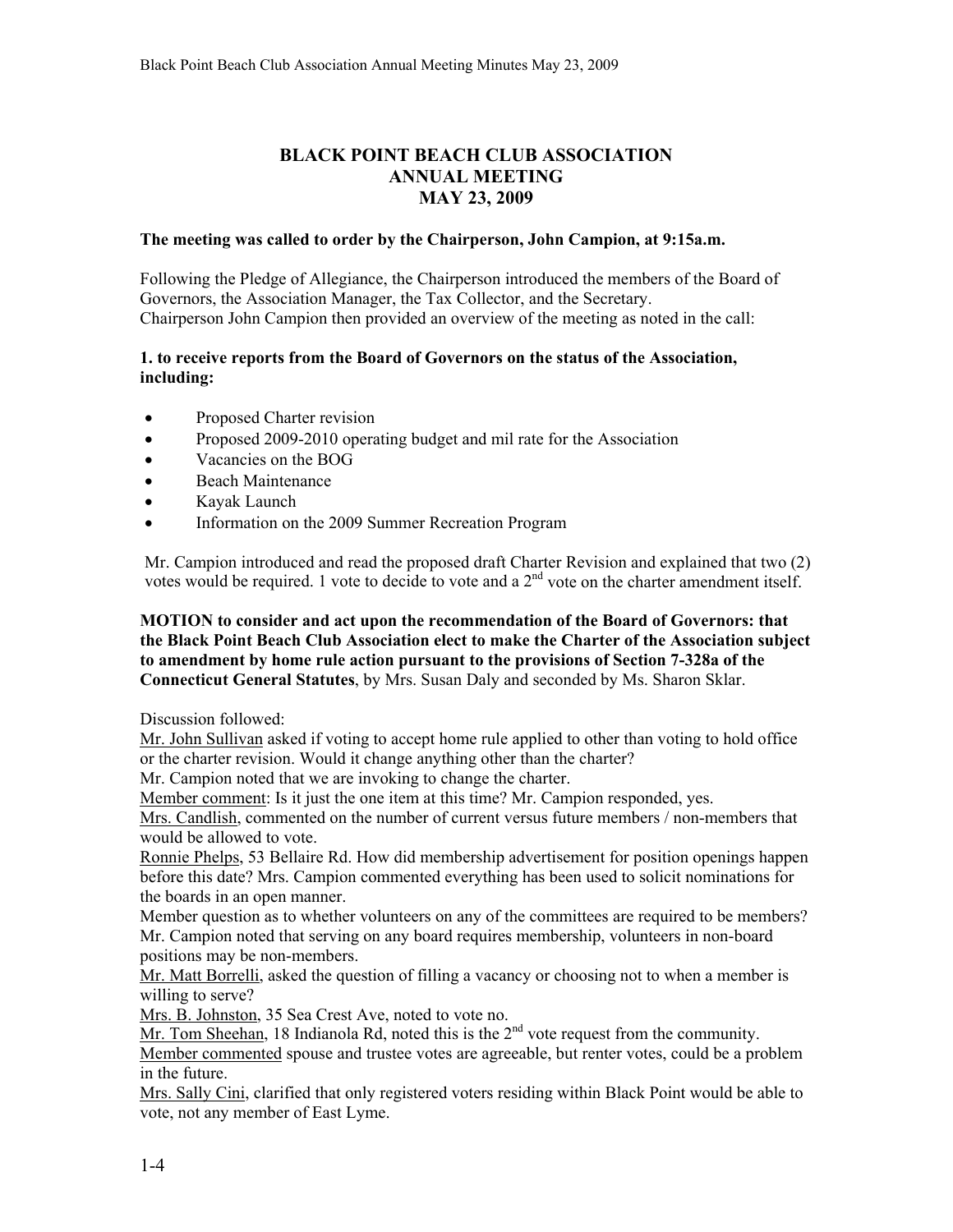Ms. Cindy Fountain, asked if trusts could be considered without the other options? Mr. Campion noted state statute identifies what is included, not our wishes.

Member referred to a Condominium situation that was a problem. Mr. Campion said we are not a condominium, this is a different situation.

Member question as to how many Charter changes have been brought to date and why this again? Mr. Campion noted about 7 provisions have been brought.

Mrs. Jordan and Mr. Campion noted that it was membership request for charter change that was brought to the Board, and the board is responding.

Bob Shea, Sea Breeze, served on the charter revision committee. He admits there is confusion built in to the language that is unavoidable. He asked members to remembr that 40 people can't vote or hold office and of this group we loose valuable talent, willing to server on boards. He asked members to weigh this against 3 renters, who would have to attend meetings with responsible members to vote.

Nancy Devins, Bellaire Rd., suggested that members with family listings in trust change their ownership to enable them to vote under the existing charter, get names on the deed.

Maribeth Stone, president of the Women's club has property in trust and can't vote. Mr. John Carr, offered comments.

Ms. Sharon Sklar, noted she has been here five years and is considering running for the zoning board.

Marianne O'Neil, 16 Brightwater, offered comments.

Mr. Campion closed the floor discussion having no further discussion and asked for the first vote. (Those with yellow cards indicating a person is a property owner AND their name is on the property owner list: name on Deed).

It was decided after trial and error to vote by verbal voice count, where each member voted by standing with their card and counted off their number, and then sitting down, the secretary moved the tally to the next member, keeping count. This process enabled the membership to participate and witness the vote to obtain an accurate count.

**First Vote Invoke Home Rule: 77 in favor 24 Against VOTE passes** 

**2nd Vote:** 

**To consider and act upon the following proposed amendment to the charter of the Black Point Beach Club Association:** 

**Section 1: To lower the age of eligibility for Association property owners to vote and hold office to 18 years and to provide electors of the town of East Lyme who reside within the boundaries of the Association may vote and hold office.** 

**74 in favor 27 against VOTE passes, charter is amended** 

#### **2. FY 2009-2010 operating budget of \$215,839 and a tax rate of 1.00 mils**. Mr. Manifold highlighted some items and answered questions.

- Rec program money is being spent in the rec program
- Cleaning clubhouse has been increased to 2 times a week

Peter McAndrews , 6 Seaview, inquired about the capital improvement budget process and the fund surplus balance. Mr. Manifold stated the \$20,000 on the fund surplus comes from the savings and he would like to start setting money aside. Mr. Campion noted that we'd be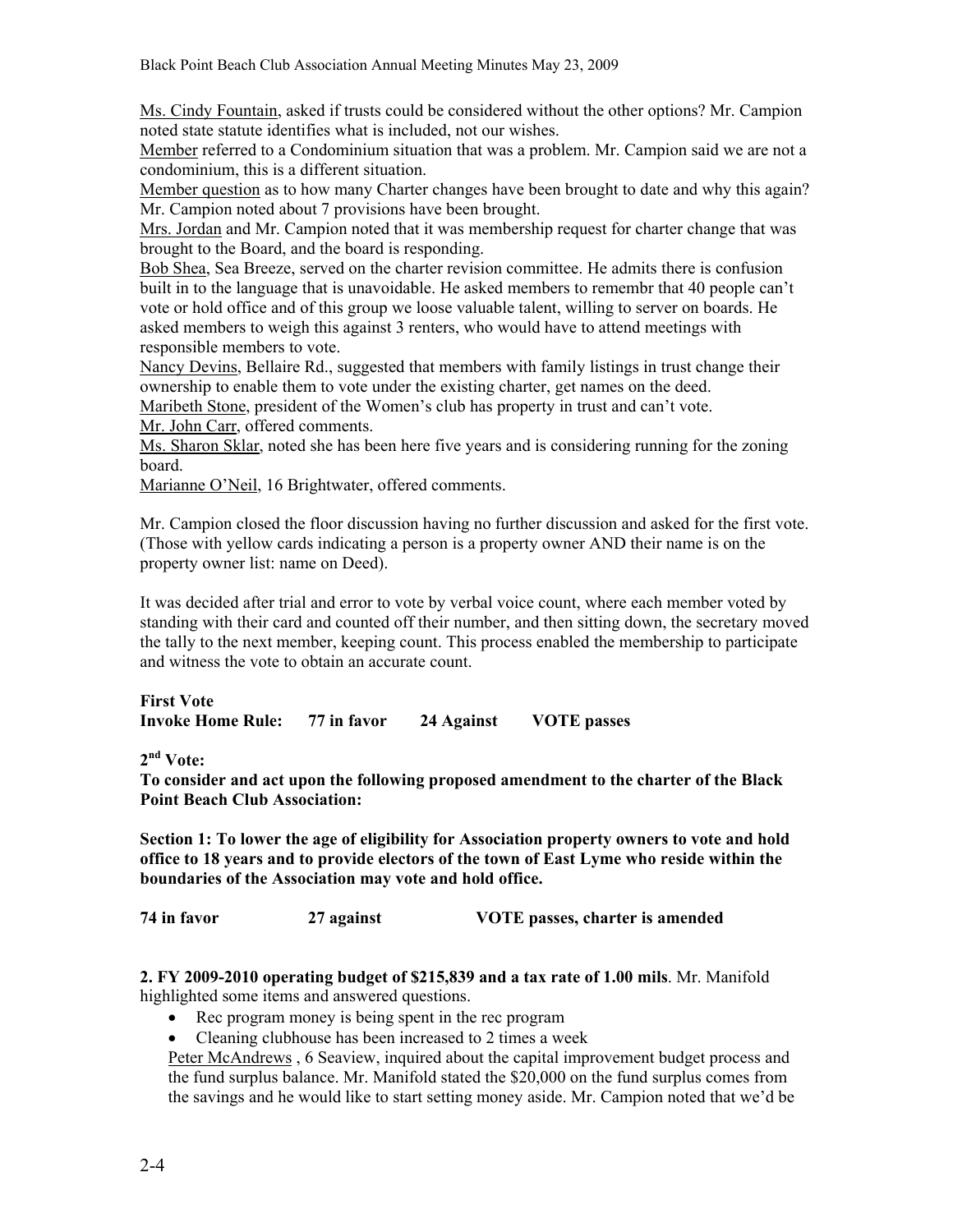saving for sizable expenses, such as the pier expenses to avoid asking for another heavy assessment.

• Mr. Manifold noted that we will have capital improvement projects

Mr. Matt Borrelli, he is ok with a capital plan approved by members to support a goal and would advise a 5-10 year layout to look at expenses.

Mrs. Nancy Devins, suggested the capital fund be in its own category and out of other expenses.

Ms.Dottie Allen, 15 Saltaire Ave. thanked the board for their work.

Mr. John Sullivan, commented that all of the money comes from taxes and corrected a previous comment.

No further discussion, Mr. Campion called for a motion and voice ballot and noted new voters may now join the vote.

### **Budget Resolution**

Mrs. Mary Lou Weidl moved that the membership approve the FY2010 operating budget as proposed by the Board of Governors totaling **\$215,839 and a tax rate of one (1) mil** to be based on the East Lyme Assessor's Grand List of October 2008. The motion was seconded by Mr. Tom Hayes.

**VOTE: majority in favor 1 nay VOTE passes** 

## **3. Vacancies on the Board**

### **To elect (2) Members of the Board of Governors, each Member to serve for a term of three years.**

Mr. Campion asked the membership for nominations to fill positions on the Board of Governors.

- Kevin McMahon nominated **Thomas Kelly for a first term** and the nomination was seconded Mr. John Sullivan.
- Pat Booker nominated **Maribeth Stone for a first term,** and the nomination was seconded Mr. John Sidowski.
- Nan Carmon nominated **Ann Farley for a first term**, and the nomination was seconded by Mrs. Maureen Fox.

Motion to close nominations by Mr. Bob Shea and seconded by Dr. Brendan Fox. The secretary collected the ballots and delivered the final vote count:

**Tom Kelly: 91 votes Maribeth Stone: 91 votes Ann Farley: 31 votes** 

Mr. Campion declared Mr. Tom Kelly and Mrs. Maribeth Stone elected to the Board of Governors each for a first three year term.

While the ballots were being counted Mr. Campion introduced **Mr. Paul Formica, East Lyme First Selectman**, who spoke engagingly to the membership and answered questions. Members are asked to please contact Mr. Formica at www.eltownhall.com with any questions or comments. Thank you to Mr. Formica for his time and thoughtfulness to attend our annual meeting.

## **4. To act upon any other such business as may properly come before the Annual Meeting.**